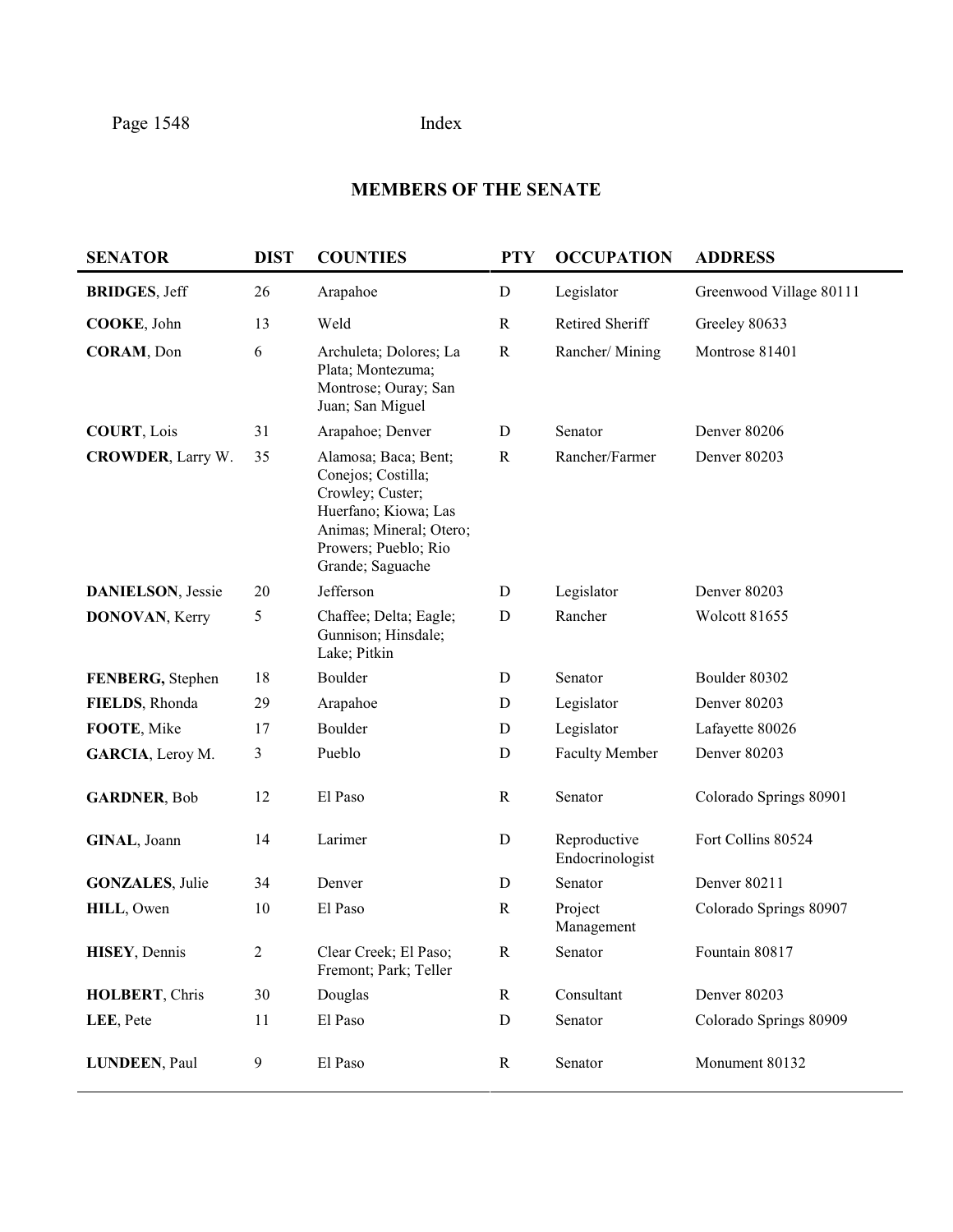| <b>SENATOR</b>                | <b>DIST</b>    | <b>COUNTIES</b>                                                                                              | <b>PTY</b>   | <b>OCCUPATION</b>                        | <b>ADDRESS</b>   |
|-------------------------------|----------------|--------------------------------------------------------------------------------------------------------------|--------------|------------------------------------------|------------------|
| <b>MARBLE</b> , Vicki         | 23             | Broomfield; Larimer;<br>Weld                                                                                 | $\mathbf R$  | <b>Business Owner</b>                    | Denver 80203     |
| <b>MORENO, Dominick</b>       | 21             | Adams                                                                                                        | D            | Legislator                               | Denver 80203     |
| PETTERSEN,<br><b>Brittany</b> | 22             | Jefferson                                                                                                    | $\mathbf D$  | Senator                                  | Lakewood 80227   |
| PRIOLA, Kevin                 | 25             | Adams                                                                                                        | ${\bf R}$    | <b>Small Business</b><br>Owner           | Henderson 80640  |
| RANKIN, Bob                   | $\,$ 8 $\,$    | Garfield; Grand; Jackson;<br>Moffat; Rio Blanco;<br>Routt; Summit                                            | ${\bf R}$    | Senator                                  | Denver 80203     |
| RODRIGUEZ, Robert             | 32             | Denver                                                                                                       | D            | Senator                                  | Denver 80203     |
| <b>SCOTT, Ray</b>             | 7              | Mesa                                                                                                         | $\mathbf R$  | <b>Business Owner</b>                    | Denver 80203     |
| SMALLWOOD, Jim                | $\overline{4}$ | Douglas                                                                                                      | $\mathbf R$  | Insurance/Small<br><b>Business Owner</b> | Parker 80138     |
| <b>SONNENBERG, Jerry</b>      | 1              | Cheyenne; Elbert; Kit<br>Carson; Lincoln; Logan;<br>Morgan; Phillips;<br>Sedgwick; Washington;<br>Weld; Yuma | $\mathbb{R}$ | Farmer/Rancher                           | Sterling 80751   |
| <b>STORY, Tammy</b>           | 16             | Boulder; Denver; Gilpin;<br>Jefferson                                                                        | $\mathbf D$  | Senator                                  | Denver 80203     |
| TATE, Jack                    | 27             | Arapahoe                                                                                                     | $\mathbb{R}$ | <b>Small Business</b><br>Owner           | Centennial 80016 |
| TODD, Nancy                   | 28             | Arapahoe                                                                                                     | D            | <b>Retired Teacher</b>                   | Aurora 80014     |
| WILLIAMS, Angela              | 33             | Denver                                                                                                       | $\mathbf D$  | Self-Employed                            | Denver 80217     |
| <b>WINTER, Faith</b>          | 24             | Adams                                                                                                        | D            | Senator                                  | Denver 80203     |
| WOODWARD, Rob                 | 15             | Larimer                                                                                                      | $\mathbb{R}$ | Senator                                  | Loveland 80538   |
| ZENZINGER, Rachel             | 19             | Jefferson                                                                                                    | D            | Education                                | Arvada 80003     |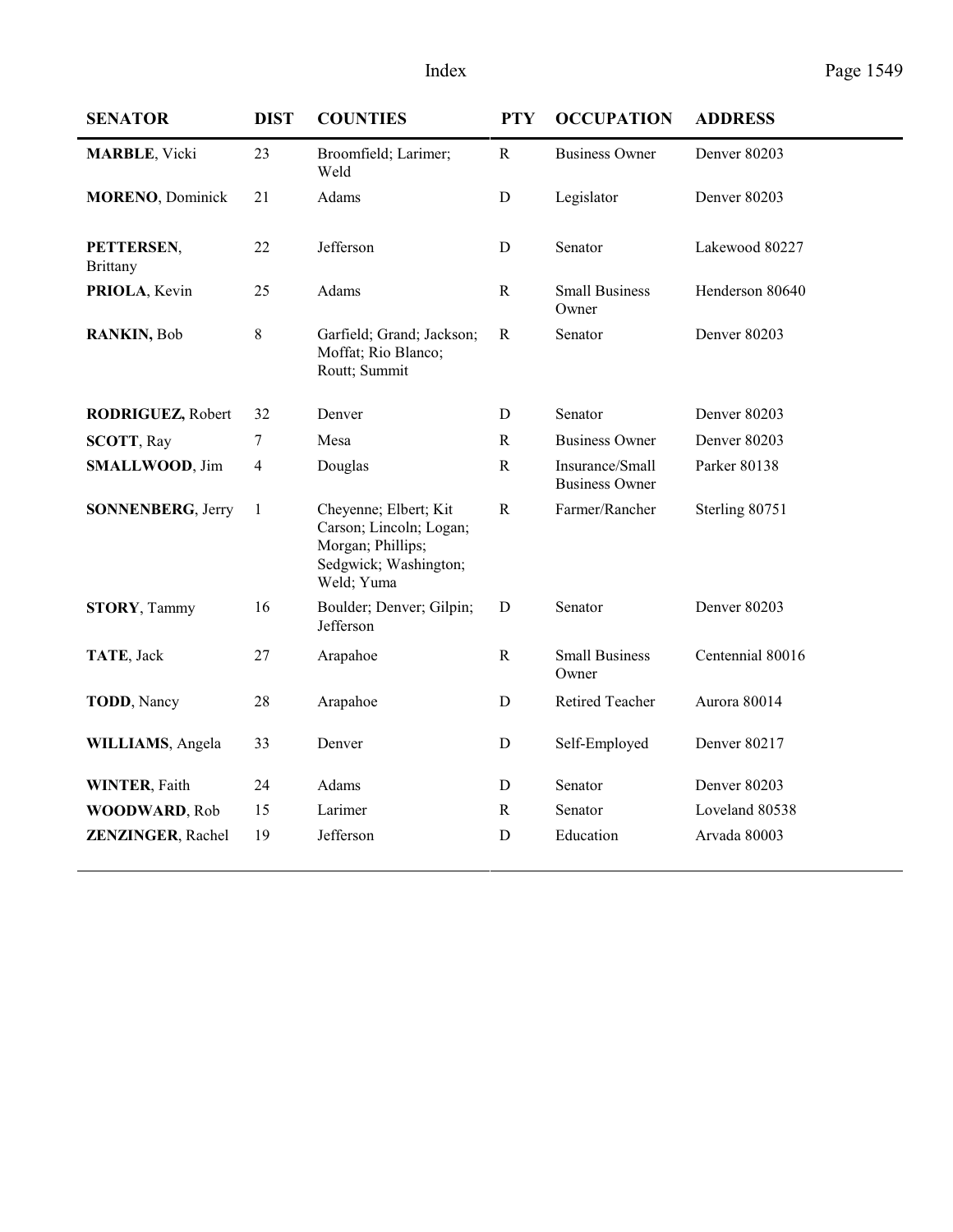### **MEMBERSHIP OF THE HOUSE OF REPRESENTATIVES AND COMMITTEE MEMBERSHIP**

Seventy-Second General Assembly - First Regular Session

| Representative                                                                                      |                                                    | Dist Counties                                            |   | Pty Occupation                                 | <b>Address</b>             |  |  |
|-----------------------------------------------------------------------------------------------------|----------------------------------------------------|----------------------------------------------------------|---|------------------------------------------------|----------------------------|--|--|
| <b>ARNDT,</b><br>Jeni James                                                                         |                                                    | 53 Larimer                                               |   | D Legislator                                   | Fort Collins 80521         |  |  |
| Member: Business Affairs & Labor; Rural Affairs & Agriculture                                       |                                                    |                                                          |   |                                                |                            |  |  |
| <b>BAISLEY,</b><br>Mark                                                                             |                                                    | 39 Douglas,<br>Teller                                    |   | R Engineer                                     | Littleton 80125            |  |  |
| Member: Education; Health & Insurance; Joint Technology                                             |                                                    |                                                          |   |                                                |                            |  |  |
| <b>BECKER,</b><br><b>KC</b>                                                                         |                                                    | 13 Boulder,<br>Clear Creek,<br>Gilpin, Grand,<br>Jackson |   | D Attorney                                     | Boulder 80302              |  |  |
| Speaker of the House<br>Vice-Chair: Executive Committee of Legislative Council; Legislative Council |                                                    |                                                          |   |                                                |                            |  |  |
| <b>BECKMAN,</b><br>Susan                                                                            |                                                    | 38 Arapahoe                                              |   | R Consultant                                   | Littleton 80120            |  |  |
| Member: Finance; Health & Insurance; Capital Development                                            |                                                    |                                                          |   |                                                |                            |  |  |
| <b>BENAVIDEZ,</b><br>Adrienne                                                                       |                                                    | 32 Adams                                                 |   | D Attorney                                     | Denver 80221               |  |  |
|                                                                                                     | Majority Deputy Whip<br>Member: Finance; Judiciary |                                                          |   |                                                |                            |  |  |
| BIRD,<br>Shannon                                                                                    |                                                    | 35 Adams                                                 |   | D Attorney                                     | Westminster 80023          |  |  |
| Member: Appropriations; Business Affairs & Labor; Finance                                           |                                                    |                                                          |   |                                                |                            |  |  |
| <b>BOCKENFELD,</b><br>Rod                                                                           |                                                    | 56 Adams,<br>Arapahoe                                    | R |                                                | Watkins 80137              |  |  |
| Member: Appropriations; Finance; Judiciary; Legislative Audit                                       |                                                    |                                                          |   |                                                |                            |  |  |
| * BRIDGES, $1$<br>Jeff                                                                              | 3                                                  | Arapahoe                                                 |   | D Legislator                                   | Greenwood Village<br>80111 |  |  |
| BUCK,<br>Perry                                                                                      |                                                    | 49 Larimer,<br>Weld                                      |   | R Event Planning Windsor 80550                 |                            |  |  |
| Minority Whip                                                                                       |                                                    |                                                          |   | Member: Education; Rural Affairs & Agriculture |                            |  |  |
| <b>BUCKNER,</b><br>Janet                                                                            |                                                    | 40 Arapahoe                                              |   | D Retired Sales<br>Executive                   | Aurora 80014               |  |  |
| <b>Speaker Pro Tempore</b><br>Chair: House Services; Member: Education; Member: Health & Insurance  |                                                    |                                                          |   |                                                |                            |  |  |
| <b>BUENTELLO,</b><br>Bri                                                                            |                                                    | 47 Fremont,<br>Otero, Pueblo                             |   | D Special Ed<br>Teacher                        | Pueblo 81003               |  |  |
| Vice-Chair: Education; Member: Rural Affairs & Agriculture                                          |                                                    |                                                          |   |                                                |                            |  |  |
| CARAVEO,<br>Yadira                                                                                  |                                                    | 31 Adams                                                 |   | D Pediatrician                                 | Thornton 80241             |  |  |
| Vice-Chair: Health & Insurance; Member: Public Health Care & Human Services                         |                                                    |                                                          |   |                                                |                            |  |  |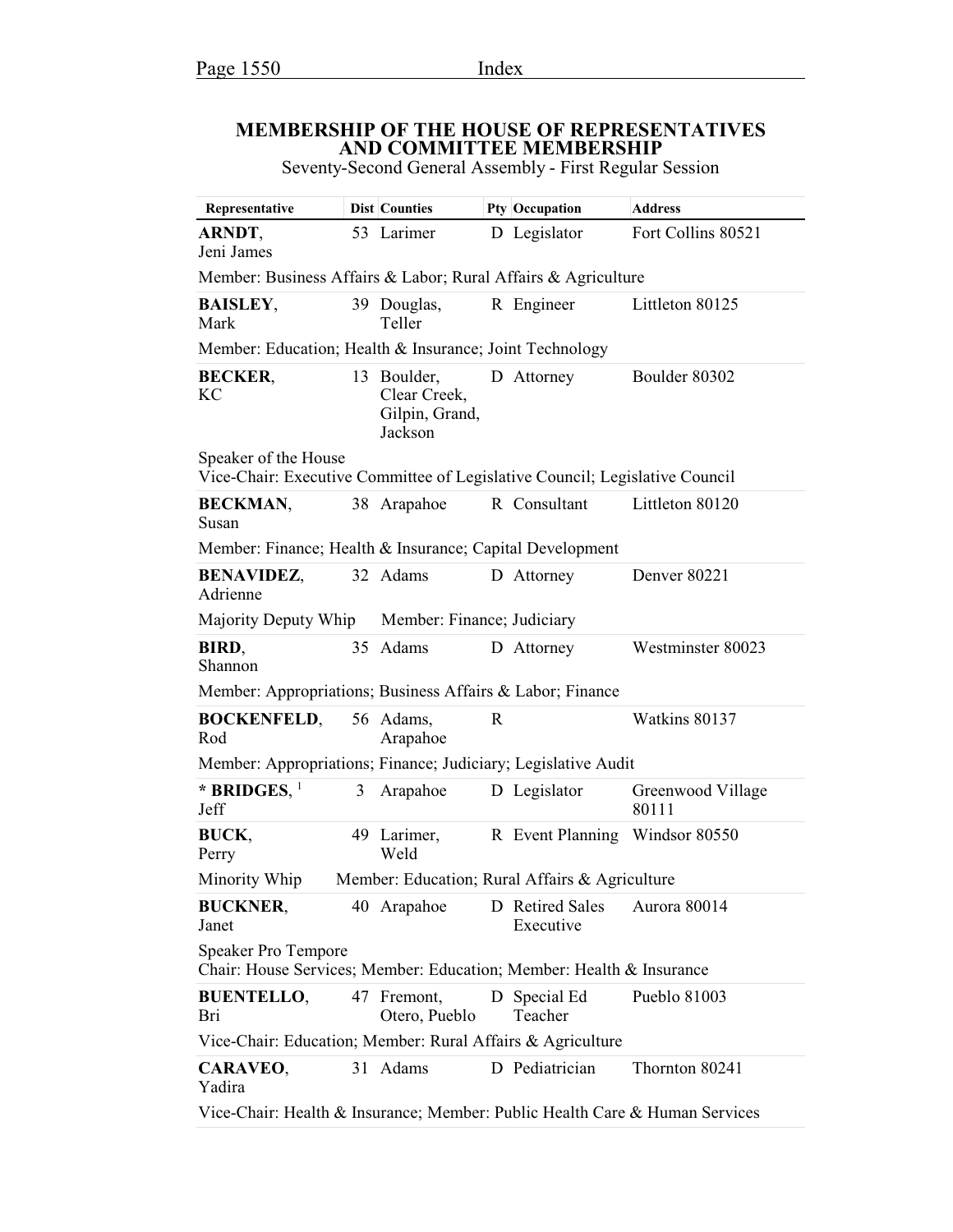| Representative                                                                                |   | <b>Dist Counties</b>                                 |   | Pty Occupation                     | <b>Address</b>         |  |
|-----------------------------------------------------------------------------------------------|---|------------------------------------------------------|---|------------------------------------|------------------------|--|
| <b>CARVER,</b><br>Terri                                                                       |   | 20 El Paso                                           |   | R Legislator                       | Colorado Springs 80919 |  |
| Member: Judiciary; Transportation & Local Government                                          |   |                                                      |   |                                    |                        |  |
| CATLIN,<br>Marc                                                                               |   | 58 Dolores,<br>Montezuma,<br>Montrose,<br>San Miguel |   | R Legislator                       | Montrose 81403         |  |
| Member: Rural Affairs & Agriculture; Transportation & Local Government                        |   |                                                      |   |                                    |                        |  |
| <b>COLEMAN,</b><br>James                                                                      | 7 | Denver                                               |   | D Community<br>Engagement          | Denver 80249           |  |
| Majority Whip<br>Vice Chair: Business Affairs & Labor; Member: Appropriations; Education      |   |                                                      |   |                                    |                        |  |
| <b>CUTTER,</b><br>Lisa                                                                        |   | 25 Jefferson                                         |   | R Public Relations Littleton 80127 |                        |  |
| Member: Education; Public Health Care & Human Services                                        |   |                                                      |   |                                    |                        |  |
| DURAN,<br>Monica                                                                              |   | 24 Jefferson                                         |   | D Legislator                       | Wheat Ridge 80033      |  |
| Member: Business Affairs & Labor; State, Veterans, & Military Affairs;<br>Legislative Council |   |                                                      |   |                                    |                        |  |
| ESGAR,<br>Daneya                                                                              |   | 46 Pueblo                                            |   | D Legislator                       | Pueblo 81004           |  |
| Vice-Chair: Appropriations; House Services; Joint Budget Committee                            |   |                                                      |   |                                    |                        |  |
| EXUM,<br>Tony, Sr.                                                                            |   | 17 El Paso                                           | D |                                    | Colorado Springs 80910 |  |
| Vice-Chair: Transportation & Local Government; Member: Education                              |   |                                                      |   |                                    |                        |  |
| * FROELICH, $1$<br>Meg                                                                        | 3 | Arapahoe                                             |   | D Filmmaker                        | Englewood 80113        |  |
| Member: Energy & Environment; Transportation & Local Government                               |   |                                                      |   |                                    |                        |  |
| GALINDO,<br>Rochelle                                                                          |   | 50 Weld                                              |   | D Legislator                       | Greeley 80634          |  |
| Member: Judiciary; Transportation & Local Government                                          |   |                                                      |   |                                    |                        |  |
| <b>GARNETT, Alec</b>                                                                          | 2 | Denver                                               |   | D Legislator                       | Denver 80218           |  |
| Majority Leader<br>Member: Executive Committee of Legislative Council; Legislative Council    |   |                                                      |   |                                    |                        |  |
| <b>GEITNER,</b><br>Tim                                                                        |   | 19 El Paso                                           |   | R Legislator                       | Peyton 80831           |  |
| Member: Education; Energy & Environment                                                       |   |                                                      |   |                                    |                        |  |
| * GINAL, $^2$<br>Joann                                                                        |   | 52 Larimer                                           |   | D Legislator                       | Fort Collins 80525     |  |
| <b>GONZALES-</b><br><b>GUTIERREZ, Serena</b>                                                  | 4 | Denver                                               |   | D Program<br>Director              | Denver 80211           |  |
| Member: Judiciary; Public Health Care & Human Services                                        |   |                                                      |   |                                    |                        |  |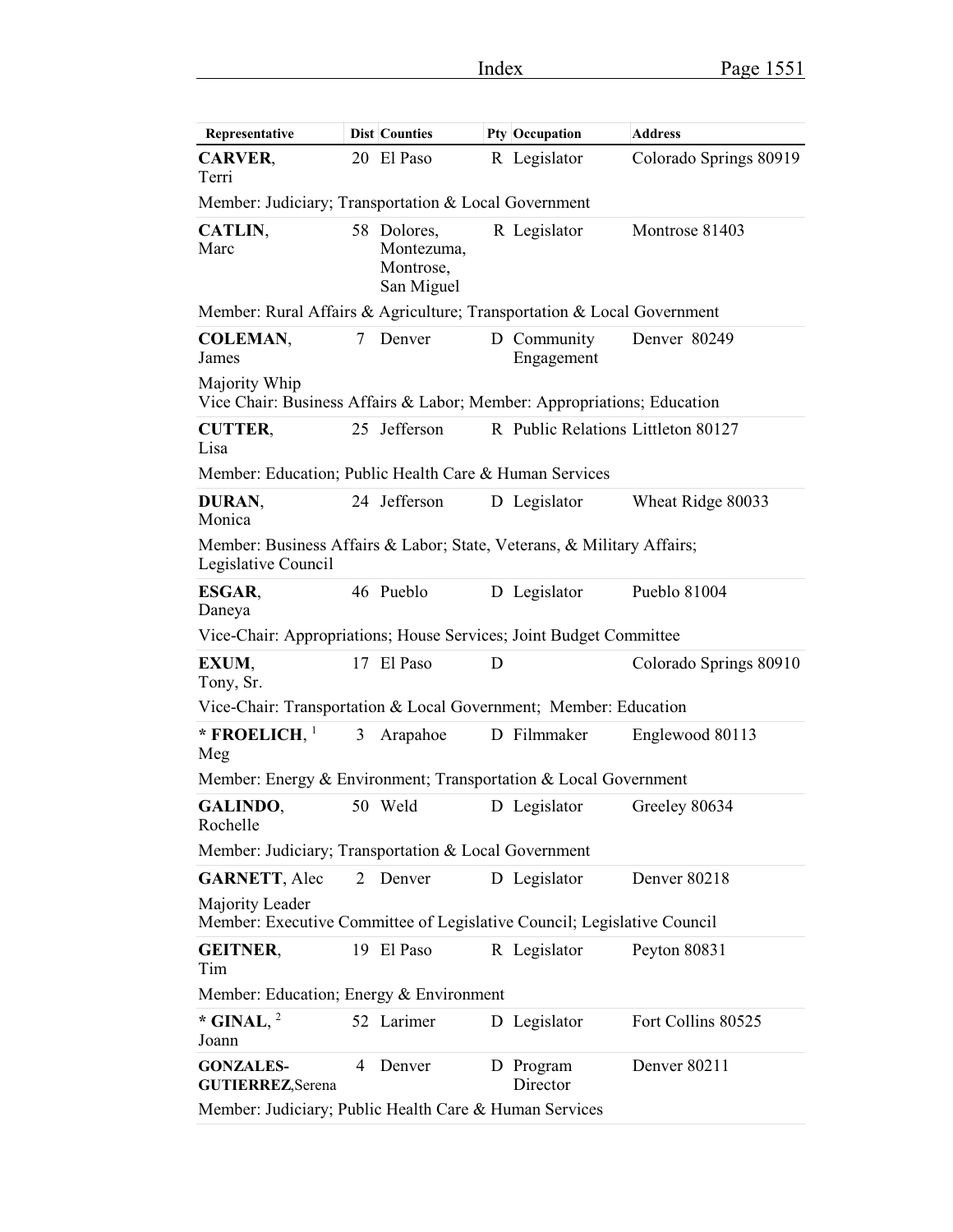| Representative                                                                                         |   | Dist Counties             |   | Pty Occupation                            | <b>Address</b>      |  |
|--------------------------------------------------------------------------------------------------------|---|---------------------------|---|-------------------------------------------|---------------------|--|
| GRAY,<br>Matt                                                                                          |   | 33 Boulder,<br>Broomfield |   | D Attorney                                | Broomfield 80020    |  |
| Chair: Transportation & Local Government; Member: Finance                                              |   |                           |   |                                           |                     |  |
| HANSEN,<br>Chris                                                                                       |   | 6 Denver                  |   | D Consultant                              | <b>Denver 80220</b> |  |
| Chair: Appropriations; Member: Joint Budget Committee                                                  |   |                           |   |                                           |                     |  |
| HEROD,<br>Leslie                                                                                       | 8 | Denver                    |   | D Small Business Denver 80207<br>Owner    |                     |  |
| Chair: Finance; Vice-Chair: Judiciary; Legal Services                                                  |   |                           |   |                                           |                     |  |
| HOOTON,<br>Edie                                                                                        |   | 10 Boulder                |   | D Legislator                              | Boulder 80304       |  |
| Majority Caucus Chair<br>Vice-Chair: Energy & Environment; Member: Transportation & Local Government   |   |                           |   |                                           |                     |  |
| <b>HUMPHREY,</b><br>Stephen                                                                            |   | 48 Weld                   |   | R Therapist/<br>Counselor                 | Severance 80546     |  |
| Member: State, Veterans, & Military Affairs; Transportation & Local Government                         |   |                           |   |                                           |                     |  |
| <b>JACKSON,</b><br>Dominique                                                                           |   | 42 Arapahoe               | D |                                           | Aurora 80011        |  |
| Chair: Energy & Enviornment; Member: Health & Insurance; Legislative Council                           |   |                           |   |                                           |                     |  |
| <b>JAQUEZ LEWIS,</b><br>Sonya                                                                          |   | 12 Boulder                |   | D Pharmacist                              | Longmont 80504      |  |
| Vice-Chair: State, Veterans, & Military Affairs; Member: Health & Insurance                            |   |                           |   |                                           |                     |  |
| <b>KENNEDY,</b><br>Chris                                                                               |   | 23 Jefferson              | D |                                           | Lakewood 80214      |  |
| <b>Assistant Majority Leader</b><br>Chair: State, Veterans, & Military Affairs; Member: Appropriations |   |                           |   |                                           |                     |  |
| * KIPP, $^2$<br>Cathy                                                                                  |   | 52 Larimer                |   | D Legislator                              | Fort Collins 80525  |  |
| Member: Energy & Environment; Public Health Care & Human Services                                      |   |                           |   |                                           |                     |  |
| <b>KRAFT-THARP,</b> 29 Jefferson<br>Tracy                                                              |   |                           |   | D Small Business Arvada 80005<br>Owner    |                     |  |
| Chair: Business Affairs & Labor; Member: Appropriations; Legislative Audit                             |   |                           |   |                                           |                     |  |
| LANDGRAF,<br>Lois                                                                                      |   | 21 El Paso                | R |                                           | Fountain 80817      |  |
| Member: Energy & Environment; Public Health Care & Human Services                                      |   |                           |   |                                           |                     |  |
| LARSON,<br>Colin                                                                                       |   | 22 Jefferson              |   | R Small Business Littleton 80162<br>Owner |                     |  |
| Member: Education; Public Health Care & Human Services                                                 |   |                           |   |                                           |                     |  |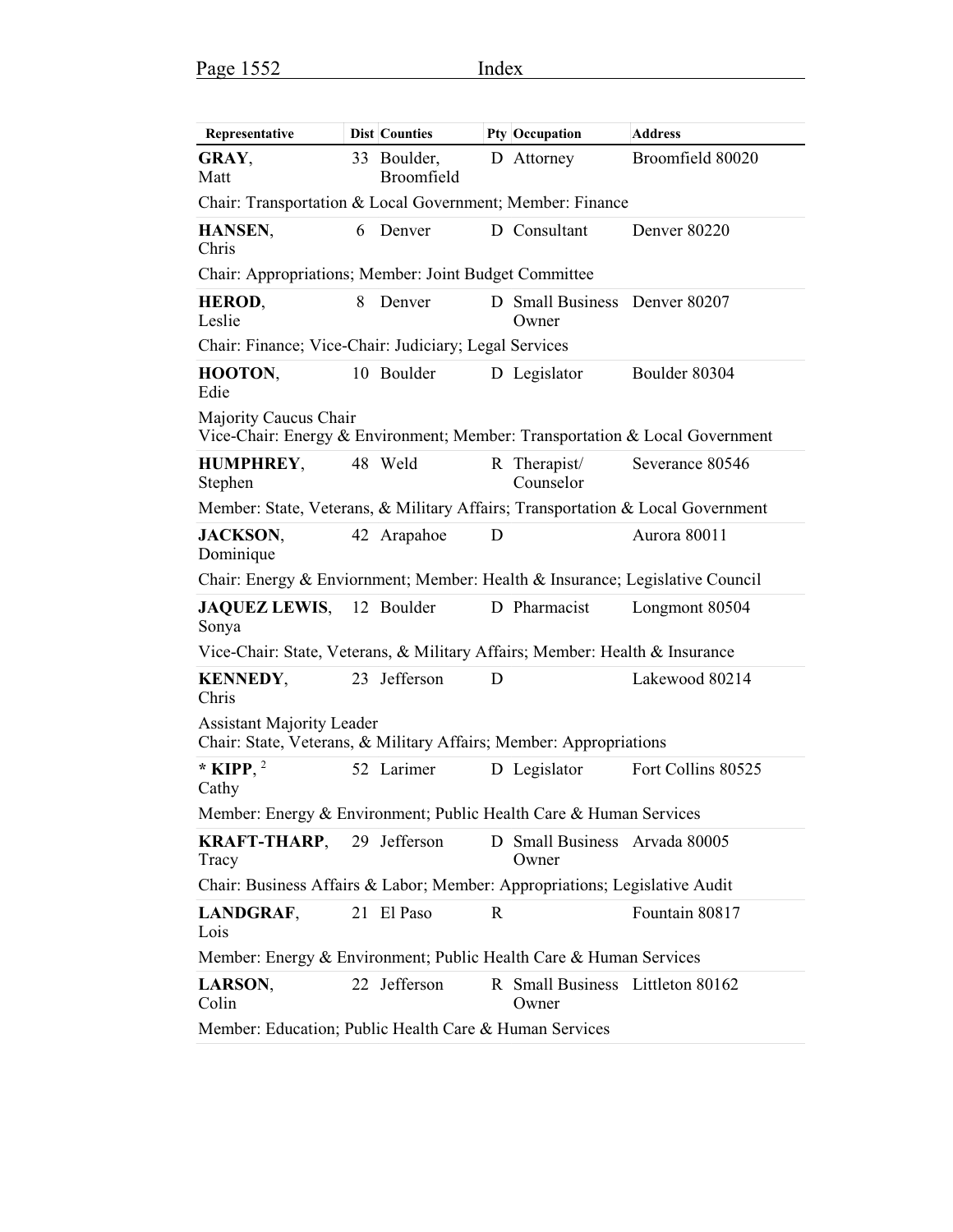$\overline{\phantom{a}}$ 

| Representative                                                                                                  |              | <b>Dist Counties</b>                                                                              |   | Pty Occupation              | <b>Address</b>                                                                      |  |
|-----------------------------------------------------------------------------------------------------------------|--------------|---------------------------------------------------------------------------------------------------|---|-----------------------------|-------------------------------------------------------------------------------------|--|
| LEWIS,<br>Kimmi                                                                                                 |              | 64 Baca, Bent,<br>Crowley,<br>Elbert, Kiowa,<br>Las Animas,<br>Lincoln,<br>Prowers,<br>Washington |   | R Cattle<br>Producer        | Kim 81049                                                                           |  |
| Member: Rural Affairs & Agriculture; Transportation & Local Government                                          |              |                                                                                                   |   |                             |                                                                                     |  |
| LISTON,<br>Larry                                                                                                |              | 16 El Paso                                                                                        |   | R Retired<br><b>Bank VP</b> | Colorado Springs 80909                                                              |  |
| Member: Energy & Environment; Public Health Care & Human Services                                               |              |                                                                                                   |   |                             |                                                                                     |  |
| LONTINE,<br>Susan                                                                                               | $\mathbf{1}$ | Denver,<br>Jefferson                                                                              |   | D Legislator                | Denver 80123                                                                        |  |
| Council                                                                                                         |              |                                                                                                   |   |                             | Chair: Health & Insurance; Member: State, Veterans, & Military Affairs; Legislative |  |
| McCLUSKIE,<br>Julie                                                                                             |              | 61 Delta,<br>Gunnison,<br>Lake, Pitkin,<br>Summit                                                 | D |                             | Dillon 80435                                                                        |  |
| Member: Appropriations; Education; Rural Affairs & Agriculture                                                  |              |                                                                                                   |   |                             |                                                                                     |  |
| McKEAN,<br>Hugh                                                                                                 |              | 51 Larimer                                                                                        |   | R General<br>Contractor     | Loveland 80537                                                                      |  |
| Member: Business Affairs & Labor; Judiciary; House Services                                                     |              |                                                                                                   |   |                             |                                                                                     |  |
| McLACHLAN,<br><b>Barbara</b>                                                                                    |              | 59 Archuleta,<br>Gunnison,<br>Hinsdale,<br>La Plata,<br>Ouray,<br>San Juan                        |   | D College<br>Consultant     | Durango 81301                                                                       |  |
| Chair: Education; Member: Rural Affairs & Agriculture                                                           |              |                                                                                                   |   |                             |                                                                                     |  |
| <b>MELTON,</b><br>Jovan                                                                                         |              | 41 Arapahoe                                                                                       |   | D Consultant                | Aurora 80014                                                                        |  |
| Member: State, Veterans, & Military Affairs                                                                     |              |                                                                                                   |   |                             |                                                                                     |  |
| <b>MICHAELSON</b><br>JENET, Dafna                                                                               |              | 30 Adams                                                                                          | D |                             | Commerce City 80022                                                                 |  |
| Assistant Caucus Chair Vice-Chair: Public Health Care & Human Services;<br>Member: Education; Legislative Audit |              |                                                                                                   |   |                             |                                                                                     |  |
| <b>MULLICA, Kyle</b>                                                                                            |              | 34 Adams                                                                                          |   | D Trauma Nurse              | Northglenn 80234                                                                    |  |
| Member: Health & Insurance; Public Health Care & Human Services; Legislative<br>Council                         |              |                                                                                                   |   |                             |                                                                                     |  |
| NEVILLE,<br>Patrick                                                                                             |              | 45 Douglas                                                                                        |   |                             | R Business Owner Castle Rock 80104                                                  |  |
| Minoriy Leader<br>Member: Executive Committee of Legislative Council; Legislative Council                       |              |                                                                                                   |   |                             |                                                                                     |  |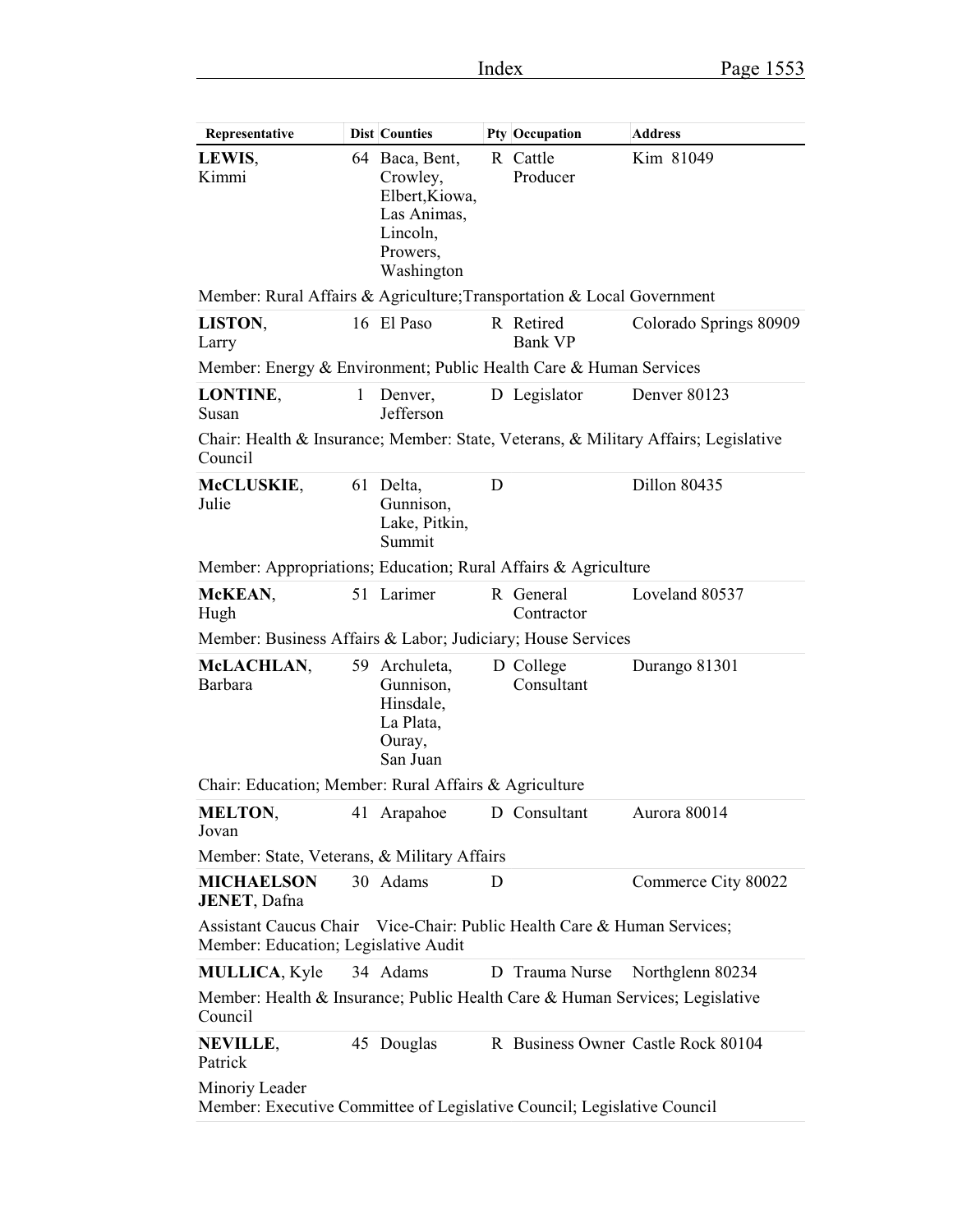| Representative                                                                                            |   | <b>Dist Counties</b>                                                               |              | Pty Occupation                            | Address                |  |  |
|-----------------------------------------------------------------------------------------------------------|---|------------------------------------------------------------------------------------|--------------|-------------------------------------------|------------------------|--|--|
| PELTON,<br>Rod                                                                                            |   | 65 Cheyenne,<br>Kit Carson,<br>Logan,<br>Morgan,<br>Phillips,<br>Sedgwick,<br>Yuma |              | R Rancher                                 | Cheyenne Wells 80810   |  |  |
| Member: Appropriations; Public Health Care & Human Services; Rural Affairs &<br>Agriculture               |   |                                                                                    |              |                                           |                        |  |  |
| * RANKIN, $3$<br><b>Bob</b>                                                                               |   | 57 Garfield,<br>Moffat,<br>Rio Blanco                                              |              | R Legislator                              | Carbondale 81623       |  |  |
| RANSOM,<br>Kim                                                                                            |   | 44 Douglas                                                                         | $\mathbb{R}$ |                                           | Littleton 80124        |  |  |
| Member: Appropriations; Joint Budget Committee                                                            |   |                                                                                    |              |                                           |                        |  |  |
| <b>RICH</b><br>Janice                                                                                     |   | 55 Mesa                                                                            |              | R Legislator                              | Grand Junction 81506   |  |  |
| Member: Appropriations; Finance; State, Veterans, & Military Affairs                                      |   |                                                                                    |              |                                           |                        |  |  |
| <b>ROBERTS.</b><br>Dylan                                                                                  |   | 26 Eagle, Routt                                                                    |              | D Deputy District Eagle 81631<br>Attorney |                        |  |  |
| Chair: Rural Affairs & Agriculture; Capitol Development; Member: Judiciary                                |   |                                                                                    |              |                                           |                        |  |  |
| SAINE,<br>Lori                                                                                            |   | 63 Weld                                                                            |              | R Sales Director                          | Firestone 80520        |  |  |
| Minority Caucus Chair<br>Vice-Chair: Legislative Audit; Member: Energy & Environment; Legislative Council |   |                                                                                    |              |                                           |                        |  |  |
| <b>SANDRIDGE,</b><br>Shane                                                                                |   | 14 El Paso                                                                         |              | R Investment<br>Consultant                | Colorado Springs 80921 |  |  |
| Member: Business Affairs & Labor; Finance                                                                 |   |                                                                                    |              |                                           |                        |  |  |
| <b>SINGER,</b><br>Jonathan                                                                                |   | 11 Boulder                                                                         |              | D Social Worker                           | Longmont 80501         |  |  |
| Chair: Public Health Care & Human Services; Vice-Chair: Joint Technology                                  |   |                                                                                    |              |                                           |                        |  |  |
| SIROTA,<br>Emily                                                                                          | 9 | Arapahoe,<br>Denver                                                                |              | D Social Worker                           | Denver 80224           |  |  |
| Member: Energy & Environment; State, Veterans, & Military Affairs                                         |   |                                                                                    |              |                                           |                        |  |  |
| <b>SNYDER,</b><br>Marc                                                                                    |   | 18 El Paso                                                                         |              | D Attorney                                | Manitou Springs 80829  |  |  |
| Member: Business Affairs & Labor; Finance; Legal Services                                                 |   |                                                                                    |              |                                           |                        |  |  |
| SOPER,<br>Matt                                                                                            |   | 54 Delta, Mesa                                                                     |              | R Professional<br>Researcher              | Delta 81416            |  |  |
| Member: Health & Insurance; Judiciary; Legal Services                                                     |   |                                                                                    |              |                                           |                        |  |  |
| <b>SULLIVAN,</b><br>Tom                                                                                   |   | 37 Arapahoe                                                                        |              | D Legislator                              | Centennial 80015       |  |  |
| Member: Business Affairs & Labor; Finance                                                                 |   |                                                                                    |              |                                           |                        |  |  |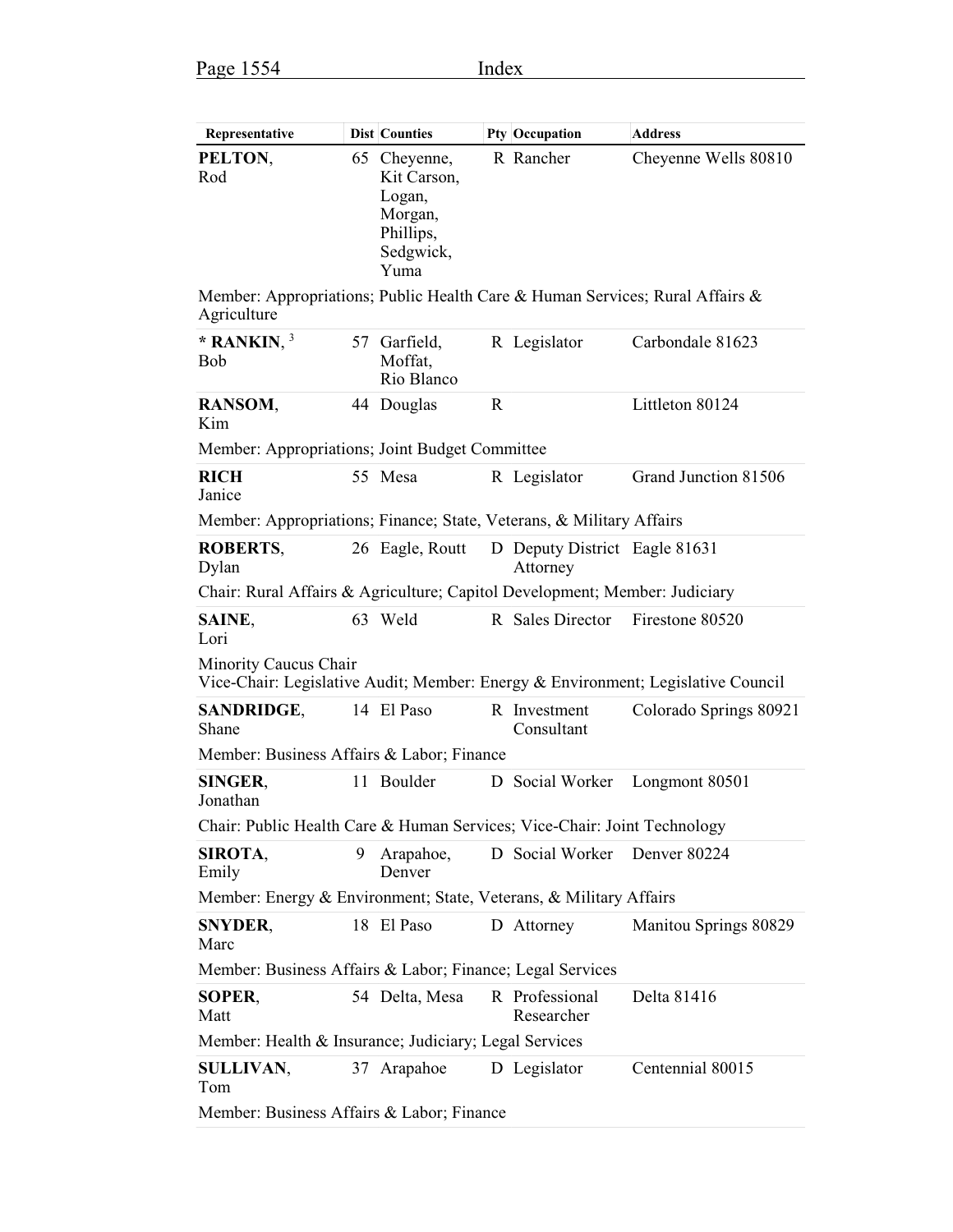$\mathbf{r}$ 

| Representative                                                                                                     |   | <b>Dist Counties</b>                                                                                |  | Pty Occupation                        | <b>Address</b>                                                                     |  |
|--------------------------------------------------------------------------------------------------------------------|---|-----------------------------------------------------------------------------------------------------|--|---------------------------------------|------------------------------------------------------------------------------------|--|
| TIPPER,<br>Kerry                                                                                                   |   | 28 Jefferson                                                                                        |  | D Attorney                            | Lakewood 80228                                                                     |  |
| Vice-Chair: Finance; Member: Judiciary                                                                             |   |                                                                                                     |  |                                       |                                                                                    |  |
| TITONE,<br><b>Brianna</b>                                                                                          |   | 27 Jefferson                                                                                        |  | D Geologist/<br>Software<br>Developer | Golden 80403                                                                       |  |
| Member: Health & Insurance; Rural Affairs & Agriculture; Joint Technology                                          |   |                                                                                                     |  |                                       |                                                                                    |  |
| VALDEZ,<br>Alex                                                                                                    | 5 | Denver                                                                                              |  | D Renewable<br>Energy                 | Denver 80211                                                                       |  |
| Member: Energy & Environment; Transportation & Local Government;<br>Capitol Development                            |   |                                                                                                     |  |                                       |                                                                                    |  |
| VALDEZ,<br>Donald                                                                                                  |   | 62 Alamosa,<br>Conejos,<br>Costilla,<br>Huerfano,<br>Mineral,<br>Pueblo,<br>Rio Grande,<br>Saguache |  | D Legislator                          | La Jara 81140                                                                      |  |
|                                                                                                                    |   |                                                                                                     |  |                                       | Vice-Chair: Rural Affairs & Agriculture; Member: Transportation & Local Government |  |
| VAN WINKLE,<br>Kevin                                                                                               |   | 43 Douglas                                                                                          |  | Owner                                 | R Small Business Highlands Ranch 80126                                             |  |
| Assistant Minority Leader Member: Business Affairs & Labor; House Services;<br>Legal Services; Legislative Council |   |                                                                                                     |  |                                       |                                                                                    |  |
| WEISSMAN, Mike 36 Arapahoe                                                                                         |   |                                                                                                     |  | D Attorney                            | Aurora 80011                                                                       |  |
| Chair: Judiciary; Member: Energy & Environment; Legal Services                                                     |   |                                                                                                     |  |                                       |                                                                                    |  |
| * WILL, $3$<br>Perry                                                                                               |   | 57 Garfield,<br>Moffat,<br>Rio Blanco                                                               |  | R Retired Game<br>Warden              | New Castle 81647                                                                   |  |
| Member: Health & Insurance                                                                                         |   |                                                                                                     |  |                                       |                                                                                    |  |
| WILLIAMS,<br>Dave                                                                                                  |   | 15 El Paso                                                                                          |  | Executive                             | R Manufacturing Colorado Springs 80922                                             |  |
| Member: Business Affairs & Labor; State, Veterans, & Military Affairs                                              |   |                                                                                                     |  |                                       |                                                                                    |  |
| WILSON,<br>James D                                                                                                 |   | 60 Chaffee,<br>Custer,<br>Fremont, Park                                                             |  | R Retired                             | Salida 81201                                                                       |  |
| Member: Education                                                                                                  |   |                                                                                                     |  |                                       |                                                                                    |  |
| * Changes in Membership<br>Changes in Committees: Due to resignations Committee assignments changed.               |   |                                                                                                     |  |                                       | $\perp$                                                                            |  |
| Committee memberships are shown as of March, 2019                                                                  |   |                                                                                                     |  |                                       |                                                                                    |  |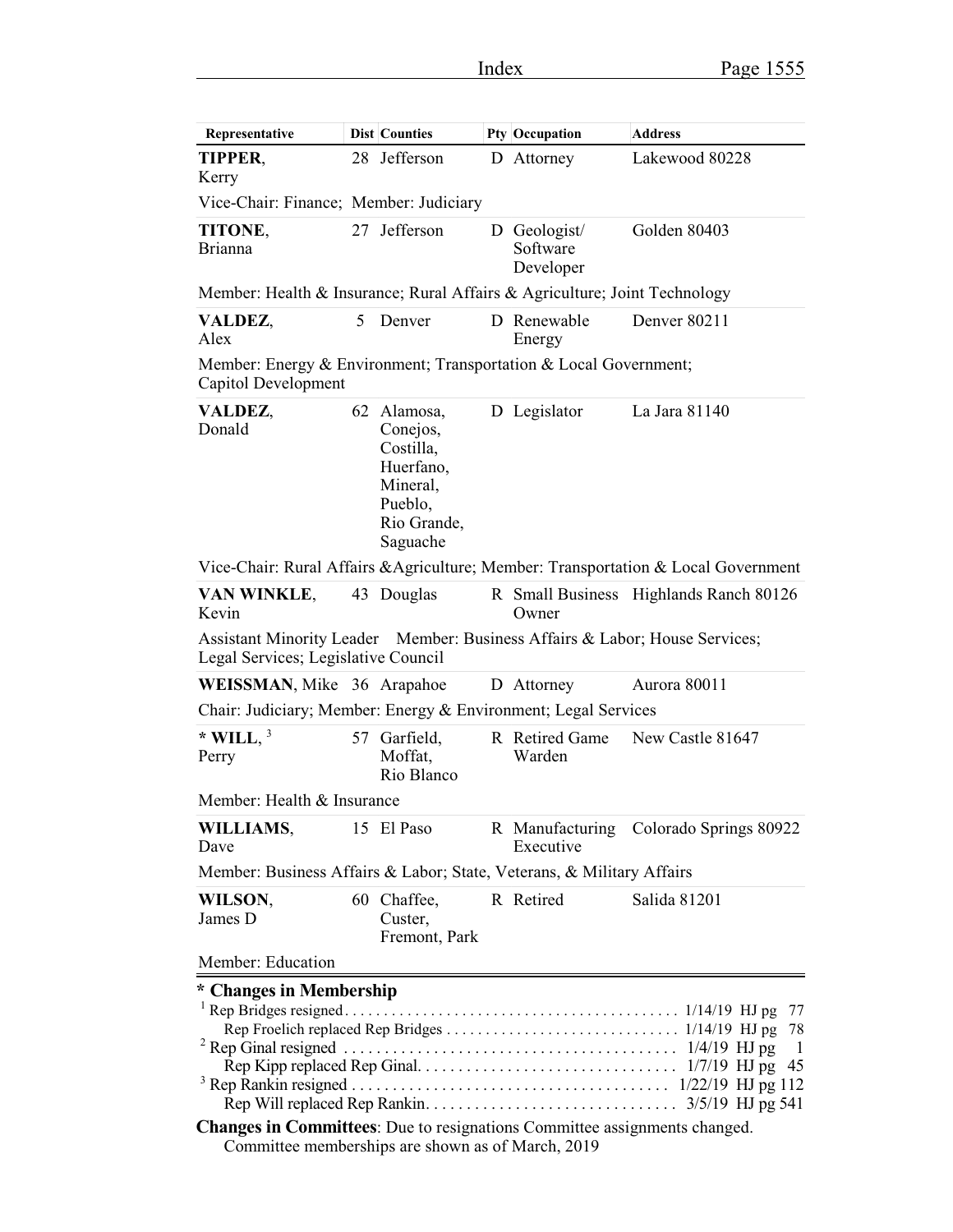# **2019 SENATE COMMITTEES OF REFERENCE**

# **AGRICULTURE & NATURAL RESOURCES**

5 members**:** Senators Donovan, Chair; Danielson, Vice-Chair; Coram, Ginal, Sonnenberg.

### **APPROPRIATIONS**

10 members**:** Senators Zenzinger, Chair; Moreno, Vice-Chair; Foote, Gardner, Gonzales, Hisey, Rankin, Rondriguez, Smallwood, Todd.

### **BUSINESS, LABOR, & TECHNOLOGY**

5 members: Senators Williams, Chair; Danielson, Vice-Chair; Priola, Story, Tate.

# **EDUCATION**

5 members: Senators Todd, Chair; Story, Vice-Chair; Bridges, Hill, Lundeen.

### **FINANCE**

7 members**:** Senators Court, Chair; Lee, Vice-Chair; Gonzales, Lundeen, Tate, Todd, Woodward.

#### **HEALTH & HUMAN SERVICES**

5 members: Senators Fields, Chair; Pettersen, Vice-Chair; Crowder, Smallwood, Winter.

# **JUDICIARY**

5 members**:** Senators Lee, Chair; Gonzales, Vice-Chair; Cooke, Gardner, Rodriguez.

# **LOCAL GOVERNMENT**

5 members**:** Senators Ginal, Chair; Williams, Vice-Chair; Bridges, Coram, Crowder.

### **STATE, VETERANS, & MILITARY AFFAIRS**

5 members: Senators Foote, Chair; Court, Vice-Chair; Fields, Marble, Sonnenberg.

#### **TRANSPORTATION & ENERGY**

7 members**:** Senators Winter, Chair; Pettersen, Vice-Chair; Donovan, Foote, Hisey, Priola, Scott.

# **SENATE SERVICES**

3 members: Senators Garcia, Chair; Fenberg, Vice-Chair; Holbert.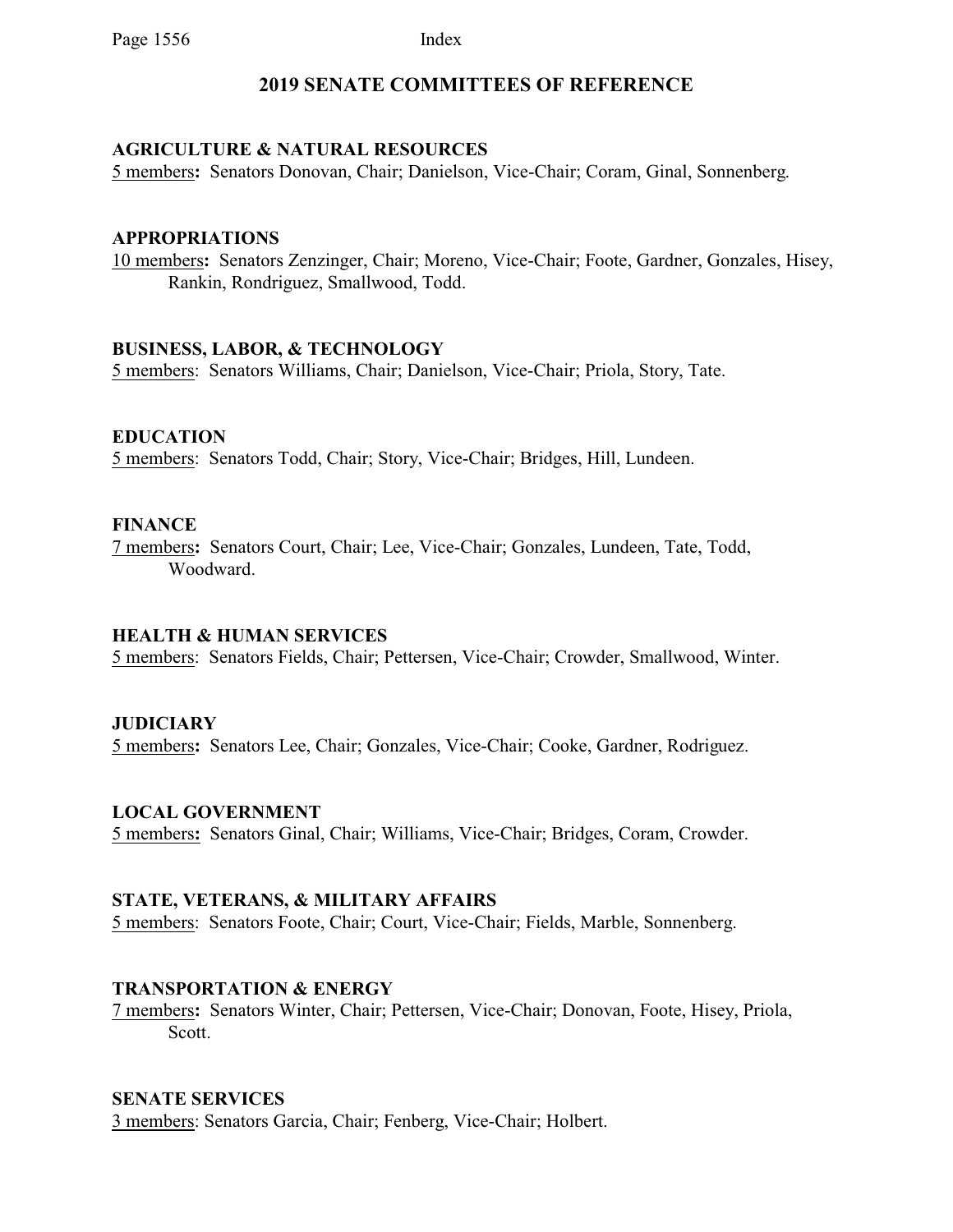# **JOINT LEGISLATIVE COMMITTEES**

# **CAPITAL DEVELOPMENT**

Senate members: Senators Fields, Vice-Chair; Sonnenberg, Story.

# **EXECUTIVE COMMITTEE OF THE LEGISLATIVE COUNCIL**

Senate members: Senators Garcia, Chair; Fenberg, Holbert.

**JOINT BUDGET**

Senate members: Senators Moreno, Chair; Rankin, Zenzinger.

**LEGAL SERVICES** Senate members: Senators Lee, Chair; Cooke, Foote, Gardner, Rodriguez.

**LEGISLATIVE AUDIT**  Senate members: Senators Todd, Chair; Fields, Lundeen, Smallwood.

**LEGISLATIVE COUNCIL** Senate members: Senators Garcia, Chair; Cooke, Court, Fenberg, Holbert, Marble, Moreno, Scott, Williams.

**JOINT TECHNOLOGY** Senate members: Senators Todd, Chair; Bridges, Tate.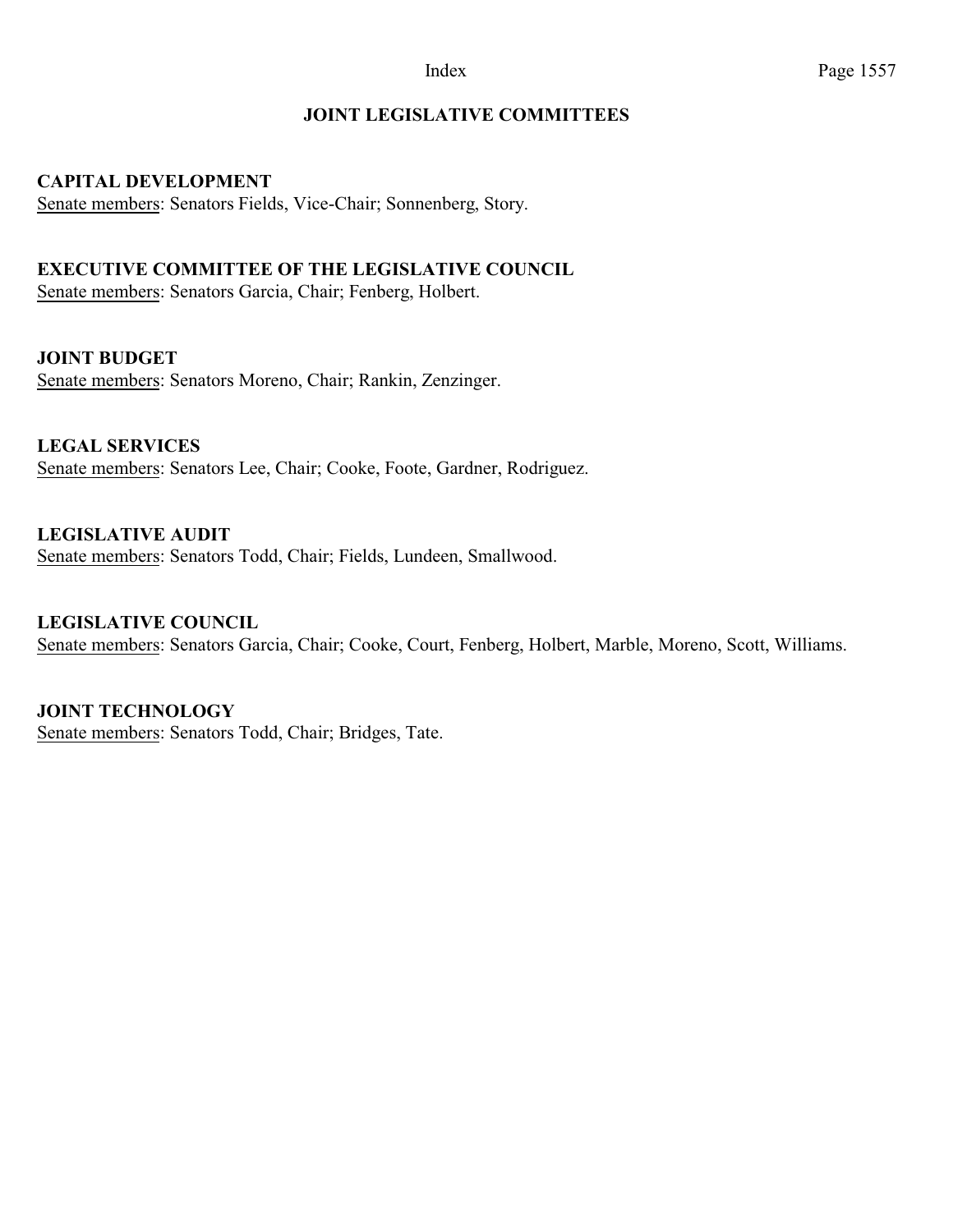#### **SENATORS' COMMITTEE MEMBERSHIP**

**Bridges**, Jeff; District 26; Member: Education; Local Government; Joint Technology.

**Cooke**, John; District 13; Assistant Minority Leader; Member: Judiciary; Legal Services; Legislative Council.

**Coram**, Don; District; 6; Member: Agriculture & Natural Resources; Local Government.

**Court**, Lois; District 31; President Pro Tempore; Chair: Finance; Vice-Chair: State, Veterans, & Military Affairs; Member: Legislative Council.

**Crowder**, Larry; District 35; Member: Health & Human Services; Local Government.

**Danielson**, Jessie; District 20; Vice-Chair: Agriculture & Natural Resources; Vice-Chair: Business, Labor, & Technology.

**Donovan**, Kerry; District 5; Majority Whip; Member: Chair: Agriculture & Natural Resources; Member: Transportation & Energy.

**Fenberg**, Stephen; District 18; Majority Leader; Member: Executive Committee of the Legislative Council; Legislative Council.

**Fields**, Rhonda; District 29; Assistant Majority Leader; Chair: Health & Human Services; Vice-Chair Capial Development; Member: Legislative Audit; State, Veterans, & Military Affairs.

**Foote**, Mike; District 17; Chair: State, Veterans, & Military Affairs; Vice-Chair: Capital Development; Member: Appropriations; Legal Services; Transportation & Energy.

**Garcia**, Leroy; District 3; President of the Senate; Chair: Executive Committee of the Legislative Council; Chair: Legislative Council.

**Gardner**, Bob; District 12; Vice-Chair: Colorado Commission on Uniform State Laws; Member: Appropriations; Judiciary; Legal Services.

**Ginal**, Joann; District 14; Chair: Local Government; Member: Agriculture & Natural Resources.

**Gonzales**, Julie; District 34; Vice-Chair: Judiciary; Member: Appropriations; Finance.

**Hill**, Owen; District 10; Member: Education.

**Hisey**, Dennis; District 2; Member: Appropriations; Transportation & Energy.

**Holbert**, Chris; District 30; Minority Leader; Member: Executive Committee of the Legislative Council; Legislative Council.

**Lee**, Pete; District 11; Chair: Judiciary; Chair: Legal Services; Vice-Chair: Finance.

**Lundeen**, Paul; District 9; Member: Education; Finance; Legislative Audit;

**Marble**, Vicki; District 23; Minority Caucus Chair; Member: Legislative Council; State, Veterans, & Military Affairs.

**Moreno**, Dominick; District 21; Chair: Joint Budget; Vice-Chair: Appropriations; Member: Capitol Building Advisory; Legislative Council; Statutory Revision.